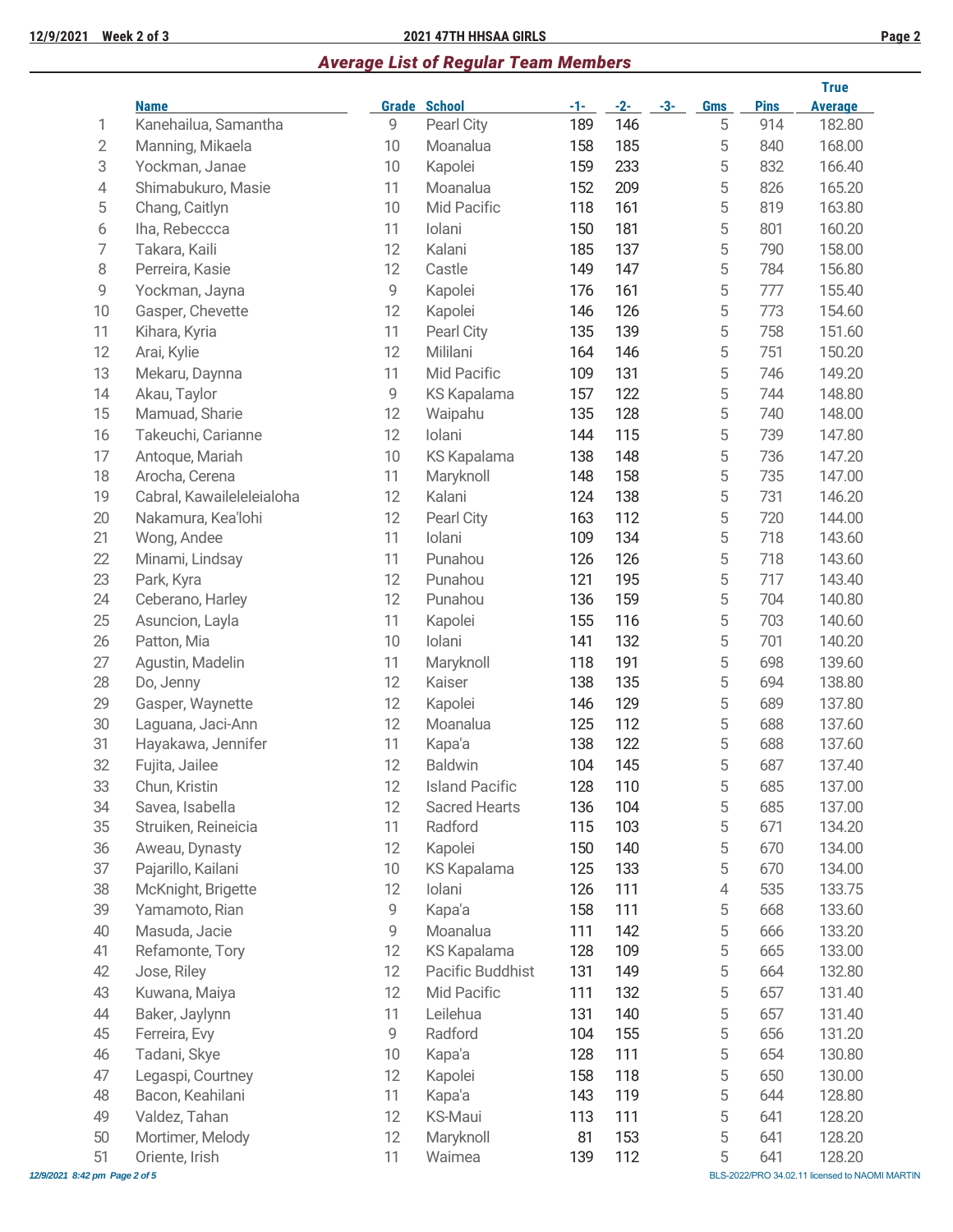|     |                             |    |                      |       |       |       |            | <b>True</b> |                |
|-----|-----------------------------|----|----------------------|-------|-------|-------|------------|-------------|----------------|
|     | <b>Name</b>                 |    | <b>Grade School</b>  | $-1-$ | $-2-$ | $-3-$ | <b>Gms</b> | <b>Pins</b> | <b>Average</b> |
| 52  | Gomez, Kira                 | 11 | KS-Maui              | 135   | 118   |       | 5          | 636         | 127.20         |
| 53  | Aquino, Laynee              | 11 | Campbell             | 159   | 125   |       | 5          | 633         | 126.60         |
| 54  | Phillips, Angela            | 12 | Hanalani             | 95    | 133   |       | 5          | 631         | 126.20         |
| 55  | Figueroa, Kelise            | 11 | <b>KS Hawaii</b>     | 115   | 121   |       | 5          | 624         | 124.80         |
| 56  | Dieffenbach, Erika          | 11 | Punahou              | 115   | 121   |       | 5          | 616         | 123.20         |
| 57  | Gaylord, Briana             | 11 | <b>KS Hawaii</b>     | 119   | 148   |       | 5          | 615         | 123.00         |
| 58  | Kato, Sierrah               | 12 | Mid Pacific          | 132   | 113   |       | 5          | 615         | 123.00         |
| 59  | Gorospe, Kailee             | 10 | Kapa'a               | 119   | 133   |       | 5          | 614         | 122.80         |
| 60  | Medeiros, Kylea             | 12 | Kealakehi            | 93    | 159   |       | 5          | 613         | 122.60         |
| 61  | Takai, Kaycee               | 12 | <b>Baldwin</b>       | 141   | 86    |       | 5          | 606         | 121.20         |
| 62  | Bright, Shayna              | 10 | Campbell             | 124   | 106   |       | 5          | 601         | 120.20         |
| 63  | Remiticado, Layla           | 11 | <b>Sacred Hearts</b> | 112   | 145   |       | 5          | 591         | 118.20         |
| 64  | Munjar, Isabelle            | 10 | Kealakehe            | 120   | 103   |       | 5          | 590         | 118.00         |
| 65  | Shimokihara, Bayli          | 12 | Miliani              | 116   | 121   |       | 5          | 587         | 117.40         |
| 66  | Corpuz, Renalyn             | 11 | Konawaena            | 124   | 118   |       | 5          | 586         | 117.20         |
| 67  | Ili, Kahiwa                 | 11 | <b>KS Hawaii</b>     | 114   | 119   |       | 5          | 584         | 116.80         |
| 68  | Usui, Siena                 | 12 | Mid Pacific          | 84    | 125   |       | 5          | 584         | 116.80         |
| 69  | Keohuloa, Candace           | 11 | Ka'u                 | 145   | 85    |       | 5          | 584         | 116.80         |
| 70  | Nakasone, Michiru           | 12 | Kalani               | 98    | 86    |       | 5          | 584         | 116.80         |
| 71  | Kon, Healani                | 11 | Kaimuki              | 110   | 153   |       | 5          | 583         | 116.60         |
| 72  | Pang, Gerricka              | 10 | Pearl City           | 119   | 124   |       | 4          | 466         | 116.50         |
| 73  | Kanolani, Jayna             | 11 | <b>KS-Maui</b>       | 114   | 101   |       | 5          | 581         | 116.20         |
| 74  | Torres-Estores, Kalena      | 11 | <b>Baldwin</b>       | 114   | 97    |       | 5          | 579         | 115.80         |
| 75  | Umeda, Mia                  | 12 | Kaiser               | 119   | 110   |       | 5          | 578         | 115.60         |
| 76  | Carden-Kapeliela, Keahi     | 11 | Kaimuki              | 110   | 113   |       | 5          | 577         | 115.40         |
| 77  | Bland-Kyle, Darrilynn       | 12 | Waianae              | 124   | 136   |       | 5          | 577         | 115.40         |
| 78  | Lieu, Stacy                 | 10 | Iolani               | 116   | 108   |       | 3          | 346         | 115.33         |
| 79  | Chai, Taytum                | 12 | <b>KS-Maui</b>       | 113   | 110   |       | 5          | 567         | 113.40         |
| 80  | Nakasone, Tylar             | 11 | Kalani               | 105   | 98    |       | 5          | 565         | 113.00         |
| 81  | Andrade, Maria              | 11 | <b>Baldwin</b>       | 144   | 126   |       | 5          | 559         | 111.80         |
| 82  | Phillips, Madysen           | 12 | Kalaheo              | 147   | 102   |       | 5          | 559         | 111.80         |
| 83  | Augustin, Haley             | 11 | <b>KS-Maui</b>       | 106   | 133   |       | 5          | 554         | 110.80         |
| 84  | Dela Cruz, Jacy Anne        | 11 | Maui                 | 111   | 103   |       | 5          | 554         | 110.80         |
| 85  | Taniyama, Mina              | 11 | Konawaena            | 103   | 123   |       | 5          | 543         | 108.60         |
| 86  | Figueiredo, Alessandra      | 10 | <b>KS Hawaii</b>     | 133   | 91    |       | 5          | 542         | 108.40         |
| 87  | Barcoma-Suyat, Achea-Lani   | 11 | Maui                 | 115   | 100   |       | 5          | 541         | 108.20         |
| 88  | Hiapo, Maliau'ilani         | 11 | <b>Sacred Hearts</b> | 120   | 108   |       | 5          | 541         | 108.20         |
| 89  | Casem, Jenna                | 11 | Miliani              | 102   | 126   |       | 4          | 432         | 108.00         |
| 90  | Coloma, Hope                | 10 | Moanalua             | 85    | 112   |       | 5          | 533         | 106.60         |
| 91  | Agustin, Mandi              | 12 | Maryknoll            | 80    | 102   |       | 5          | 533         | 106.60         |
| 92  | Pacheco-Villanueva, Mikayla | 10 | Kauai                | 89    | 122   |       | 5          | 528         | 105.60         |
| 93  | Pacleb, Keona               | 12 | Waipahu              | 100   | 99    |       | 5          | 525         | 105.00         |
| 94  | Aranas, Ladayna             | 9  | Nanakuli             | 130   | 109   |       | 5          | 520         | 104.00         |
| 95  | Bence, Ciana-Lei            | 11 | <b>KS Hawaii</b>     | 139   | 118   |       | 5          | 519         | 103.80         |
| 96  | Endo, Kaiya                 | 11 | Miliani              | 109   | 84    |       | 5          | 503         | 100.60         |
| 97  | Jackson, Ryley              | 11 | King Kekaulike       | 93    | 95    |       | 5          | 500         | 100.00         |
| 98  | Thomason, Kate              | 11 | Miliani              | 70    |       |       | 4          | 383         | 95.75          |
| 99  | Woodward, Shanel            | 9  | Pearl City           |       | 86    |       | 3          | 275         | 91.67          |
| 100 | Udaundo, Zyrille            | 10 | Waialua              | 106   | 74    |       | 5          | 455         | 91.00          |
| 101 | IOL,                        |    | Iolani               |       |       |       | 0          |             |                |
| 102 | KAP,                        |    | Kapolei              |       |       |       | 0          |             |                |
| 103 | KAP,                        |    | Kapolei              |       |       |       | 0          |             |                |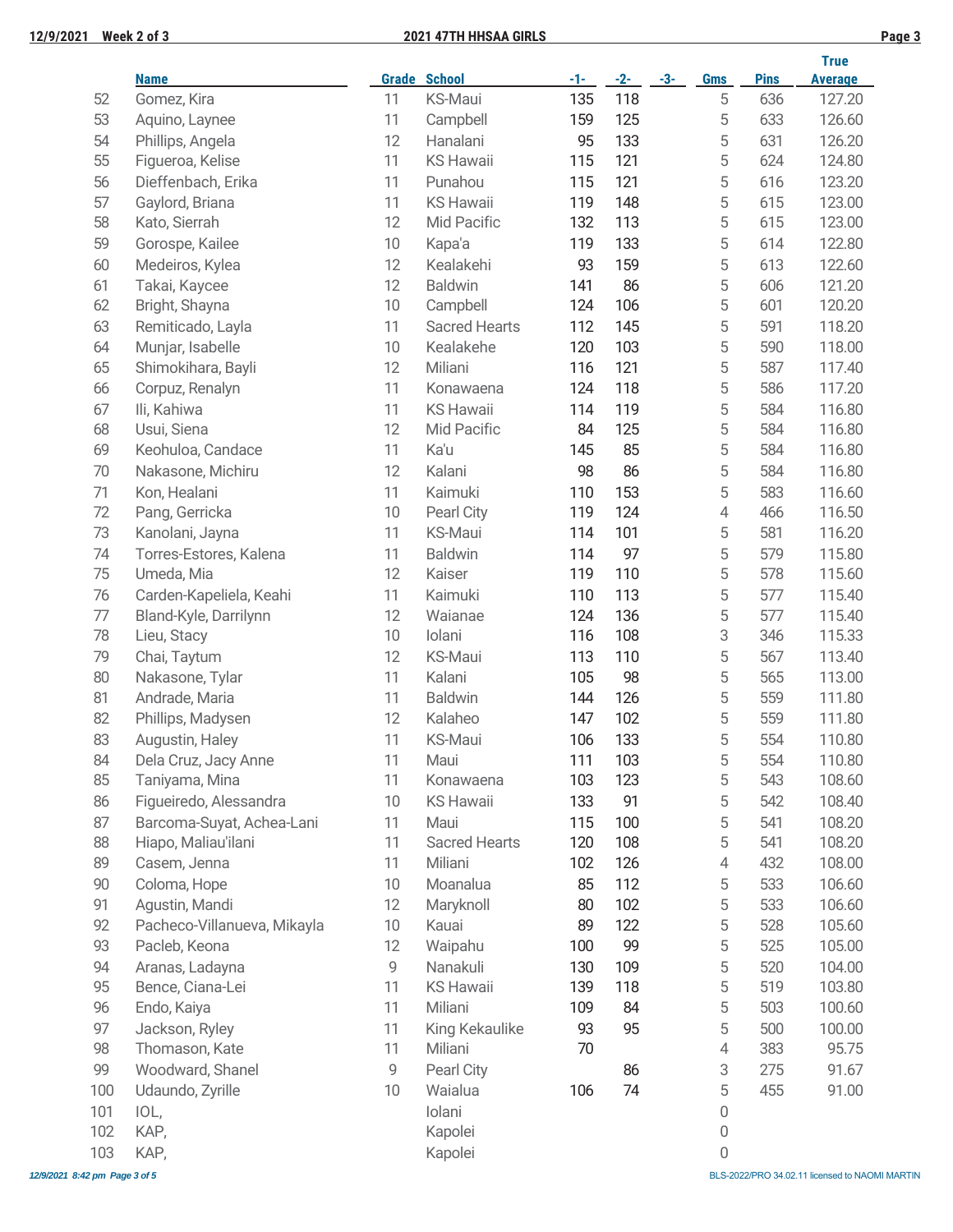## **12/9/2021 Week 2 of 3 2021 47TH HHSAA GIRLS Page 4**

# *Temporary Substitutes*

|                     |                                        | <b>Name</b>                             |     |                    |                 |        | <b>Grade School</b>           |        |                     | -1- -                                      | $-2-$<br>-3-       | <b>Gms</b>     | <b>Pins</b>        | <b>True</b><br>Average     |                  |                               |
|---------------------|----------------------------------------|-----------------------------------------|-----|--------------------|-----------------|--------|-------------------------------|--------|---------------------|--------------------------------------------|--------------------|----------------|--------------------|----------------------------|------------------|-------------------------------|
|                     | 1                                      | , sub move 2                            |     |                    |                 |        | <b>IOLANI</b>                 |        |                     |                                            |                    | 2              | 289                | 144.50                     |                  |                               |
|                     | $\overline{2}$                         | Loftis, Roree                           |     |                    | 11              |        | Pearl City                    |        |                     |                                            |                    | 1              | 96                 | 96.00                      |                  |                               |
|                     |                                        |                                         |     |                    |                 |        |                               |        |                     |                                            |                    |                |                    |                            |                  |                               |
|                     | 3                                      | , sub move 1                            |     |                    |                 |        | <b>IOLANI</b>                 |        |                     |                                            |                    | 1              | 91                 | 91.00                      |                  |                               |
|                     | 4                                      | Mizuuchi, Keira                         |     |                    | 10              |        | Pearl City                    |        |                     | 73                                         |                    | $\overline{2}$ | 176                | 88.00                      |                  |                               |
|                     | 5                                      | Vincent, Brynn                          |     |                    | 11              |        | Miliani                       |        |                     |                                            | 85                 | $\overline{2}$ | 171                | 85.50                      |                  |                               |
|                     |                                        |                                         |     |                    |                 |        | <b>Team Rosters</b>           |        |                     |                                            |                    |                |                    |                            |                  |                               |
|                     | <b>Name</b>                            | <b>School</b>                           |     | $-1 - (-2 - (-3 -$ | <b>Pins Gms</b> |        | <b>True</b><br><b>Average</b> |        |                     | <b>Name</b>                                | <b>School</b>      |                | $-1 - (-2 - (-3 -$ | <b>Pins Gms</b>            |                  | <b>True</b><br><b>Average</b> |
|                     | 1 - IOLANI                             |                                         |     |                    |                 |        |                               |        |                     | 2 - KAMEHAMEHA MAUI                        |                    |                |                    |                            |                  |                               |
| 1                   | Carianne Takeuc                        | lolani                                  |     | 144 115            | 739             | 5      | 147.80                        |        | $\mathbf{1}$        | <b>Tahan Valdez</b>                        | KS-Maui            | 113 111        |                    | 641                        | 5                | 128.20                        |
| $\overline{2}$      | Rebeccca Iha                           | lolani                                  |     | 150 181            | 801             | 5      | 160.20                        |        | $\overline{2}$      | Taytum Chai                                | KS-Maui            |                | 113 110            | 567                        | 5                | 113.40                        |
| 3                   | Andee Wong                             | Iolani                                  |     | 109 134            | 718             | 5      | 143.60                        |        | 3                   | Jayna Kanolani                             | KS-Maui            |                | 114 101            | 581                        | 5                | 116.20                        |
| $\overline{4}$      | Mia Patton                             | lolani                                  |     | 141 132            | 701             | 5      | 140.20                        |        | $\overline{4}$      | <b>Haley Augustin</b>                      | KS-Maui            |                | 106 133            | 554                        | 5                | 110.80                        |
| 5                   | Brigette McKnigh Iolani                |                                         |     | 126 111            | 535             | 4      | 133.75                        |        | 5                   | Kira Gomez                                 | KS-Maui            |                | 135 118            | 636                        |                  | 5 127.20                      |
| 6                   | Stacy Lieu                             | lolani                                  |     | 116 108            | 346             | 3      | 115.33                        |        |                     |                                            |                    |                |                    |                            |                  |                               |
|                     | 3 - KAPA'A                             |                                         |     |                    |                 |        |                               |        |                     | <b>4 - MID PACIFIC</b>                     |                    |                |                    |                            |                  |                               |
| 1                   | Keahilani Bacon                        | Kapa'a                                  |     | 143 119            | 644             | 5      | 128.80                        |        | 1                   | Sierrah Kato                               | <b>Mid Pacific</b> |                | 132 113            | 615                        | 5                | 123.00                        |
| $\overline{2}$      | Jennifer Hayaka                        | Kapa'a                                  |     | 138 122            | 688             | 5      | 137.60                        |        | $\overline{2}$      | Maiya Kuwana                               | Mid Pacific        |                | 111 132            | 657                        | 5                | 131.40                        |
| 3                   | Kailee Gorospe                         | Kapa'a                                  |     | 119 133            | 614             | 5      | 122.80                        |        | 3                   | Siena Usui                                 | Mid Pacific        |                | 84 125             | 584                        | 5                | 116.80                        |
| 4                   | Skye Tadani                            | Kapa'a                                  |     | 128 111            | 654             | 5      | 130.80                        |        | $\overline{4}$      | Daynna Mekaru                              | Mid Pacific        |                | 109 131            | 746                        | 5                | 149.20                        |
| 5                   | Rian Yamamoto                          | Kapa'a                                  |     | 158 111            | 668             | 5      | 133.60                        |        | 5                   | Caitlyn Chang                              | Mid Pacific        |                | 118 161            | 819                        | 5                | 163.80                        |
|                     | <b>5 - MOANALUA</b>                    |                                         |     |                    |                 |        |                               |        |                     | <b>6 - KAPOLEI</b>                         |                    |                |                    |                            |                  |                               |
| 1                   |                                        | Jaci-Ann Laguan Moanalua                |     | 125 112            | 688             | 5      | 137.60                        |        | $\mathbf{1}$        | <b>Dynasty Aweau</b>                       | Kapolei            |                | 150 140            | 670                        | 5                | 134.00                        |
| $\overline{2}$      |                                        | Masie Shimabuk Moanalua                 |     | 152 209            | 826             | 5      | 165.20                        |        | $\overline{2}$      | Chevette Gasper                            | Kapolei            |                | 146 126            | 773                        | 5                | 154.60                        |
| 3                   |                                        | Mikaela Manning Moanalua                |     | 158 185            | 840             | 5      | 168.00                        |        | 3                   | Waynette Gasper Kapolei                    |                    |                | 146 129            | 689                        | 5                | 137.80                        |
| $\overline{4}$      | Jacie Masuda                           | Moanalua                                |     | 111 142            | 666             | 5      | 133.20                        |        | $\overline{4}$      | Janae Yockman                              | Kapolei            |                | 159 233            | 832                        | 5                | 166.40                        |
| 5                   | Hope Coloma                            | Moanalua                                |     | 85 112             | 533             | 5      | 106.60                        |        | 5                   | Jayna Yockman                              | Kapolei            |                | 176 161            | 777                        | 5                | 155.40                        |
|                     |                                        |                                         |     |                    |                 |        |                               |        | 6                   | Courtney Legaspi Kapolei                   |                    |                | 158 118            | 650                        | 5                | 130.00                        |
|                     |                                        |                                         |     |                    |                 |        |                               |        | 7                   | Layla Asuncion                             | Kapolei            |                | 155 116            | 703                        | 5                | 140.60                        |
|                     | 7 - MILILANI                           |                                         |     |                    |                 |        |                               |        |                     | <b>8 - PEARL CITY</b>                      |                    |                |                    |                            |                  |                               |
| 1                   | Kylie Arai                             | Mililani                                |     | 164 146            | 751             | 5      | 150.20                        |        | 1                   | Samantha Kaneh Pearl City                  |                    |                | 189 146            | 914                        | 5                | 182.80                        |
| $\overline{2}$      | Jenna Casem                            | Miliani                                 |     | 102 126            | 432             | 4      | 108.00                        |        | $\overline{2}$      | Kyria Kihara                               | Pearl City         |                | 135 139            | 758                        | 5                | 151.60                        |
| 3                   | Kaiya Endo                             | Miliani                                 | 109 | 84                 | 503             | 5      | 100.60                        |        | 3                   | Kea'lohi Nakamu Pearl City                 |                    |                | 163 112            | 720                        | 5                | 144.00                        |
| $\overline{4}$<br>5 | Bayli Shimokihar                       | Miliani                                 | 70  | 116 121            | 587<br>383      | 5<br>4 | 117.40<br>95.75               |        | $\overline{4}$<br>5 | Shanel Woodwar Pearl City<br>Gerricka Pang |                    |                | 86<br>119 124      | 275<br>466                 | 3                | 91.67<br>4 116.50             |
|                     | Kate Thomason<br>9 - KAMEHAMEHA HAWAII | Miliani                                 |     |                    |                 |        |                               |        |                     |                                            | Pearl City         |                |                    |                            |                  |                               |
|                     |                                        |                                         |     |                    |                 |        |                               |        |                     | 10 - SNGLS 1                               |                    |                |                    |                            |                  |                               |
| 1                   | Kahiwa Ili                             | <b>KS Hawaii</b>                        |     | 114 119            | 584             | 5      | 116.80                        |        | $\mathbf{1}$        | <b>IOL</b><br><b>KAP</b>                   | Iolani             |                |                    | 0                          | 0                |                               |
| $\overline{2}$<br>3 | Briana Gaylord                         | <b>KS Hawaii</b><br><b>KS Hawaii</b>    |     | 119 148<br>115 121 | 615<br>624      | 5<br>5 | 123.00<br>124.80              |        | $\overline{2}$<br>3 | <b>KAP</b>                                 | Kapolei<br>Kapolei |                |                    | $\mathbf 0$<br>$\mathbf 0$ | 0<br>$\mathbf 0$ |                               |
| $\overline{4}$      | Kelise Figueroa<br>Ciana-Lei Bence     | <b>KS Hawaii</b>                        |     | 139 118            | 519             | 5      | 103.80                        |        | $\overline{4}$      | Kylea Medeiros                             | Kealakehi          |                | 93 159             | 613                        | 5                | 122.60                        |
| 5                   |                                        | Alessandra Figue KS Hawaii              | 133 | 91                 | 542             | 5      | 108.40                        |        | 5                   | Isabelle Munjar                            | Kealakehe          |                | 120 103            | 590                        | 5                | 118.00                        |
| 11                  | <b>SNGLS 2</b>                         |                                         |     |                    |                 |        |                               |        |                     | <b>12 - SNGLS 3</b>                        |                    |                |                    |                            |                  |                               |
| 1                   | Irish Oriente                          | Waimea                                  |     | 139 112            | 641             | 5      | 128.20                        |        | 1                   | Angela Phillips                            | Hanalani           |                | 95 133             | 631                        |                  | 5 126.20                      |
| 2                   | Darrilynn Bland-K Waianae              |                                         |     | 124 136            | 577             | 5      | 115.40                        |        | $\overline{2}$      | Jenny Do                                   | Kaiser             |                | 138 135            | 694                        | 5                | 138.80                        |
| 3                   |                                        | Maliau'ilani Hiap Sacred Hearts 120 108 |     |                    | 541             | 5      | 108.20                        |        | 3                   | Mia Umeda                                  | Kaiser             |                | 119 110            | 578                        | 5                | 115.60                        |
| $\overline{4}$      |                                        | Layla Remiticado Sacred Hearts 112 145  |     |                    | 591             | 5      | 118.20                        |        | $\overline{4}$      | Evy Ferreira                               | Radford            |                | 104 155            | 656                        | 5                | 131.20                        |
| 5                   | Isabella Savea                         | Sacred Hearts 136 104                   |     |                    | 685             | 5      | 137.00                        |        | 5                   | Reineicia Struike Radford                  |                    |                | 115 103            | 671                        |                  | 5 134.20                      |
| 13 -                | <b>SNGLS4</b>                          |                                         |     |                    |                 |        |                               | $14 -$ |                     | <b>SNGLS 5</b>                             |                    |                |                    |                            |                  |                               |
| 1                   | Ladayna Aranas                         | Nanakuli                                |     | 130 109            | 520             | 5      | 104.00                        |        | 1                   | Healani Kon                                | Kaimuki            |                | 110 153            | 583                        |                  | 5 116.60                      |
| $\overline{2}$      | Kristin Chun                           | Island Pacific 128 110                  |     |                    | 685             | 5      | 137.00                        |        | $\overline{2}$      | Keahi Carden-Ka                            | Kaimuki            |                | 110 113            | 577                        | 5                | 115.40                        |
| 3                   | Achea-Lani Barco Maui                  |                                         |     | 115 100            | 541             | 5      | 108.20                        |        | 3                   | Harley Ceberano                            | Punahou            |                | 136 159            | 704                        | 5                | 140.80                        |
| $\overline{4}$      | Jacy Anne Dela C Maui                  |                                         |     | 111 103            | 554             | 5      | 110.80                        |        | $\overline{4}$      | Kyra Park                                  | Punahou            |                | 121 195            | 717                        | 5                | 143.40                        |
| 5                   | Madysen Phillips Kalaheo               |                                         |     | 147 102            | 559             |        | 5 111.80                      |        | 5                   | Lindsay Minami                             | Punahou            |                | 126 126            | 718                        |                  | 5 143.60                      |